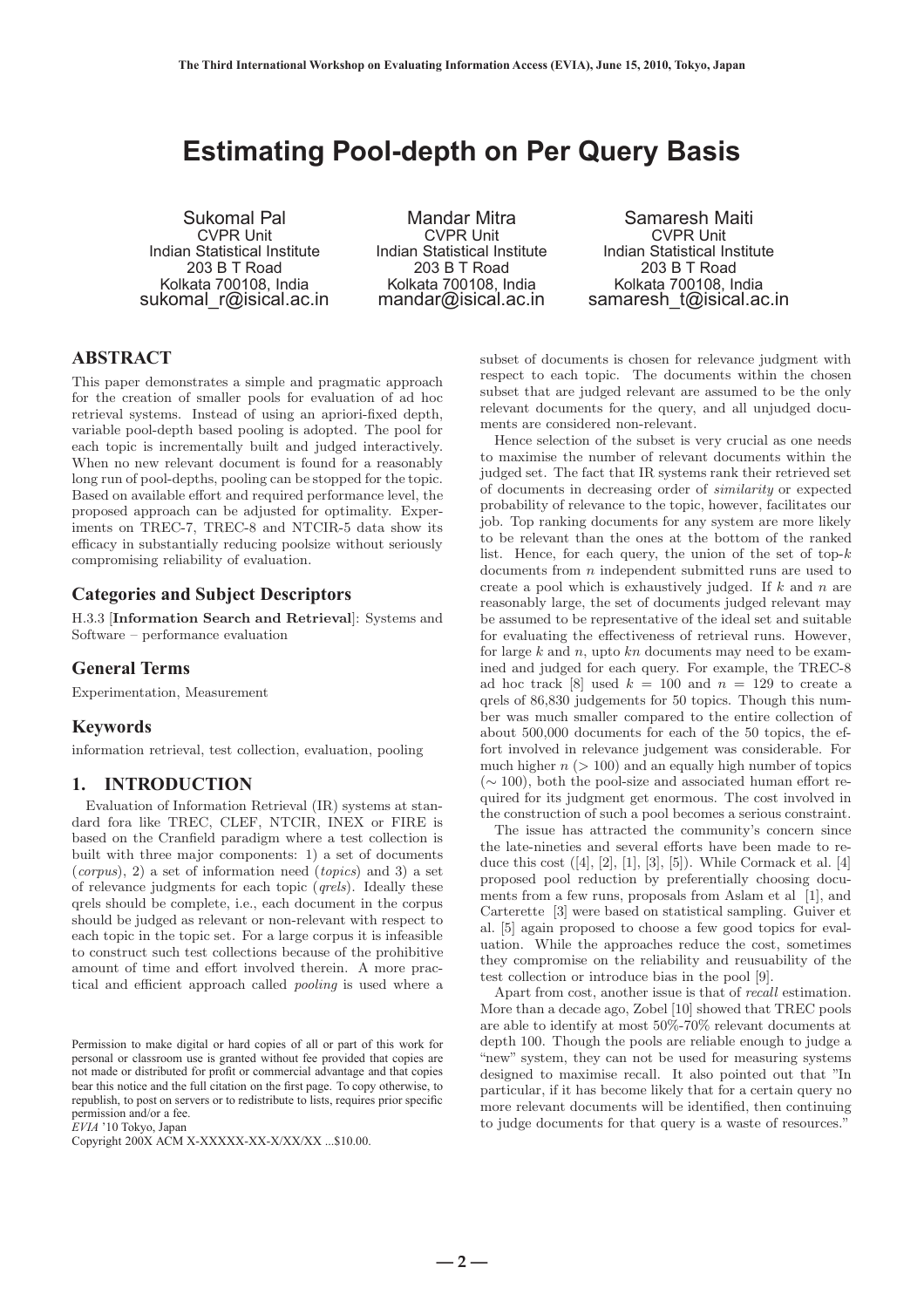Based on Zobel's findings, we revisit the pooling process with TREC-7, TREC-8 and NTCIR-5 data. We observe that for each query, the rate of finding new relevant documents with respect to  $k$  is different. Though the rate depends on the number of systems  $n$  in the pool; even for a fixed  $n$ , it is largely query-specific. However, the rate is generally high at early ranks and it decreases with increase in k. Barring a few cases, the rate drops to zero for most of the queries much before pool-depth  $k = 100$ . In other words, the pool for a topic gets saturated after a certain pool-depth. Even if  $k$  is increased thereafter, no more new relevant document is found. This depth, termed as critical pool-depth  $(k_{cr})$ , is a feature of the topic concerned and significantly varies from one topic to another. The following are some representative examples:

Table 1: Pool saturation at  $k_c$ 

| ad hoc track | topic-id | $k_{cr}$ | nrels | pool-size at |                |
|--------------|----------|----------|-------|--------------|----------------|
|              |          |          |       | $k_{cr}$     | $k \equiv 100$ |
| TREC-7       | 363      | 20       | 16    | 348          | 1597           |
|              | 384      | 76       | 51    | 926          | 1225           |
| TREC-8       | 403      | 14       | 21    | 148          | 1382           |
|              | 410      | 47       | 65    | 943          | 2183           |
| NTCIR-5      | 31       | 25       | 32    | 538          | 1723           |
|              |          | 20       | 10    | 451          | 1788           |

Though the number of relevant documents (*nrels*) at  $k_{cr}$ remains constant even upto  $k = 100$ , the pool-size increases monotonically with  $k$ . If a fixed  $k$  is used across all topics, the assessors are thus burdened with a lot of futile judgments even when there is no hope of finding relevant documents (reldoc) any more.

The above table 1 shows that in top- $k$  pooling, it is prudent to use a variable k based on  $k_{cr}$  of each topic in the topic set, since assessment effort is greatly reduced if pooling can be stopped at  $k_{cr}$ . The only problem is how to estimate  $k_{cr}$ . In this paper, a simple approach to estimate  $k_{cr}$  is proposed along with some preliminary results.

#### **2. APPROACH**

Our approach is inspired from that of Zobel [10]. Zobel started with complete judgment for all topics to some initial depth and then used extrapolation to find the likely number reldocs for each query. He suggested then either the most promising topics should be further judged or the least promising topics should be removed from the pool.

We however consider each of the topics and build the pool based on its  $k_{cr}$ . The pool is incrementally built from the runs starting from  $k = 1$  to 100, and nrels and pool-size are noted at each  $k$ . As  $k$  increases, the count of 'new' reldocs found at each  $k$  generally decreases. However, the rate of decrement is not uniform. It contains a few irregular bursts in-between. To estimate  $k_{cr}$ , thus, one needs to smooth-out the bursts. We find that the irregularity occurs at two levels. First the raw number of reldocs are not uniform. Even when they are smoothed, the rate of finding new reldocs contain a few bursts which need some level of smoothing.Hence 2-stage smoothing is applied. First, the raw nrels is smoothed by a moving average window  $w$  (in the smoothed version, raw nrels at any pool-depth  $i$  is replaced by the arithmetic mean of  $w$  consecutive nrels, starting at  $k = i$  to  $i + w - 1$ ). Then the rate of finding new reldocs

(count for 'new' reldocs at depth  $i =$  [nrels at  $k = i + 1$ ] - [nrels at  $k = i$ ] is also smoothed with a moving average window  $W$ . When this smoothed rate of finding new reldocs remains below a certain threshold  $t$  continuously for at least a pre-set number of pool-depths (l), the corresponding depth is estimated as  $k_{cr}$  for the topic. A reduced pool is obtained based on  $k_{cr}$  of each topic in the topicset. Setintersection of the reduced pool with original qrels provides a reduced qrels which is a subset of the original qrels. Each reduced qrels corresponds to its parameter setting  $(w, W,$ t, l). We consider  $w = 6, 8, 10, 12, 14; W = 2, 3, 4, 5, 6;$  $t = 0.05, 0.10, 0.20, 0.40, 0.80; l = 3, 4, 5, 6.$  Hence we consider  $(5 \times 5 \times 5 \times 4) = 500$  grels for a collection. We evaluate runs using the qrels and compare their MAP scores with those obtained using original qrels.

#### **3. DATA**

The algorithm is tested using the ad hoc test collection of TREC-7 (topics 351-400, 103 runs), TREC-8 (topics 401- 450 , 129 runs) and ad hoc cross-lingual test collection of NTCIR-5 (topics 1-50, 67 X-E runs, X stands for Japanese, Chinese, Korean or English and E for English). The original qrels taken from the evaluation fora are used as the baseline judgments.

#### **4. RESULT**

The MAP obtained with the most aggressive stopping criteria (small value of  $k_{cr}$  ensured by small values of  $w, W$  and  $l$  and high value of  $t$ ) are plotted against their original counterparts.



**Figure 1: Similarity between MAP-values for TREC-7** dataset  $(w = 6, W = 2, t = 0.80, l = 3)$ 

As evident in Figure 1 - 3 MAP values are in close agreement, although a-bit overestimated in general compared to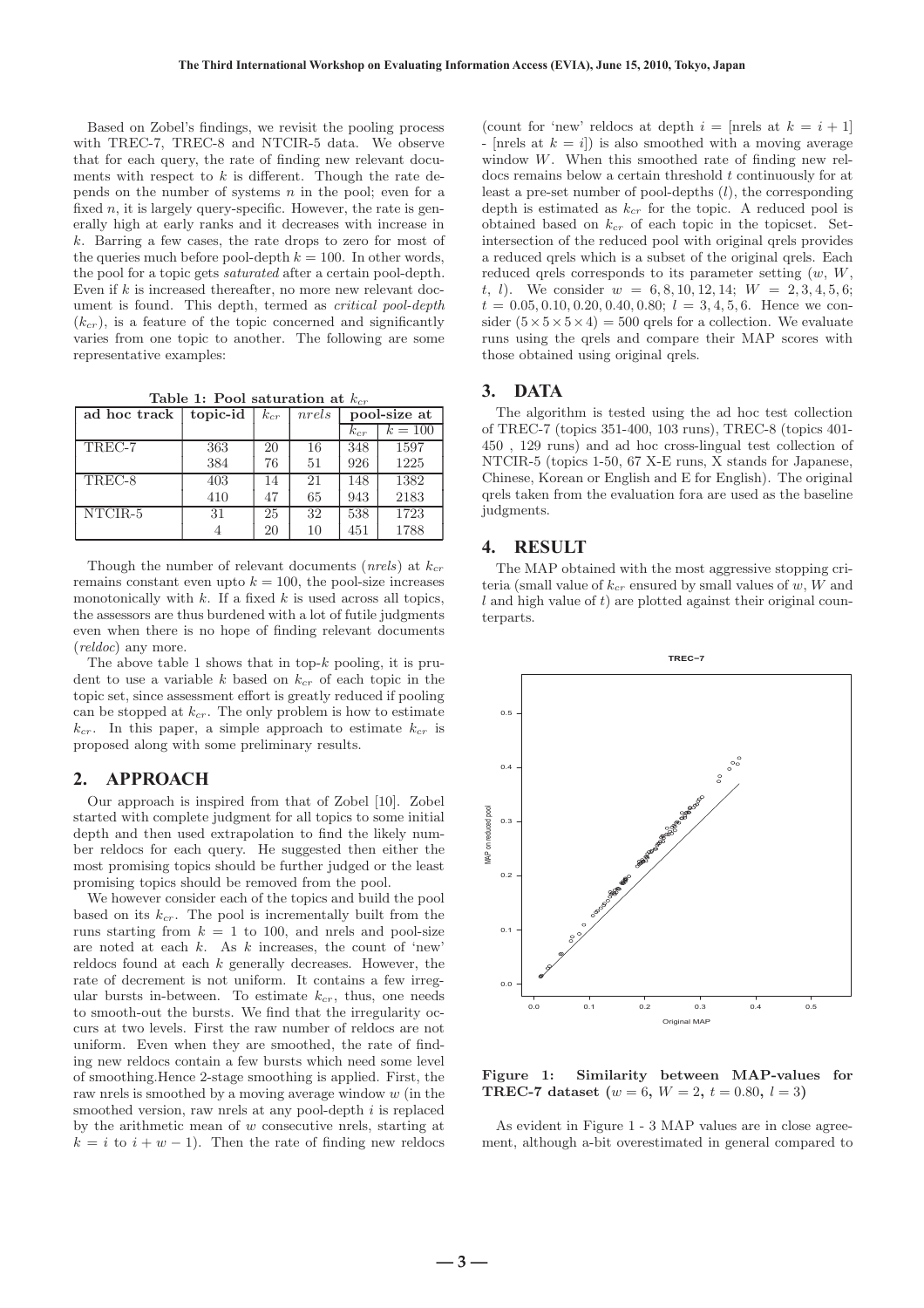

**Figure 2: Similarity between MAP-values for TREC-8 dataset**  $(w = 6, W = 2, t = 0.80, l = 3)$ 

their original counterparts. Aggressive estimation of  $k_{cr}$ causes slight underestimation of recall-base or total number of relevant documents for each topic which eventually leads overestimation in MAP-score in the reduced settings. However this over-estimation is not alarmingly high (small RMS error in MAP values) even with the most aggressive stopping criteria of pooling (2). Moreover, during evaluation one is more concerned in relative rankings of the systems, which again in fact is of negligible variation (high Kendall's  $\tau$  as shown in 2).

**Table 2: Guaranteed Performance in reduced pool**

| track   | Kendall's $\tau$ |       |       | RMS error $(\epsilon)$ |       |       |  |
|---------|------------------|-------|-------|------------------------|-------|-------|--|
|         | $\tau_{min}$     |       |       | $\epsilon_{max}$       |       |       |  |
| TREC-7  | 0.979            | 0.381 | 0.847 | 0.033                  | 0.379 | 0.846 |  |
| TREC-8  | 0.967            | 0.368 | 0.821 | 0.030                  | 0.369 | 0.821 |  |
| NTCIR-5 | 0.970            | 0.341 | 0.850 | 0.026                  | 0.331 | 0.846 |  |

E denotes the fraction of assessment effort with respect to the original pool-size and R, denotes the ratio of nrels in reduced qrels to that in original qrels in the table above.

Note that with less than 40% of the original effort, one can identify more than 80% reldocs, with guaranteed reliable system rankings (Kendall's  $\tau > 0.96$  when compared to the baseline) and less than  $3.3\%$  RMS error in MAP among n systems. Moreover, the above table exhibits the worst-case scenario since it shows the minimum  $\tau$  and maximum  $\epsilon$  (or  $\epsilon_{max}$ ) among 500 cases considered in each task. Needless to say,  $\tau$  in general is much above this minimum  $(\tau_{min})$  (Ranges are, TREC-7: [0.979, 0.996], TREC-8: [0.967, 0.999], NTCIR-5: [0.970, 0.999]) while RMS error is much smaller than  $\epsilon_{max}$  (ranges are TREC- 7: [0.006, 0.033], TREC-8: [0.0009,



**Figure 3: Similarity between MAP-values for NTCIR-5** dataset  $(w = 6, W = 4, t = 0.80, l = 3)$ 

0.030], NTCIR-5: [0.002,0.026]).

In general, RMS error is found to be inversely proportional to the assessment effort and Kendall's  $\tau$  is proportional to the assessment effort as depicted in the curves (Fig 4 - Fig 9). Correlation-values are obtained based on individual system MAPs among 500 cases we considered.

For all collections, assessment effort monotonically increases with each of  $w$ ,  $W$  and  $l$ , when the other 3 parameters are constant. When either  $w, W$  or  $l$  is increased, we opt for a higher level of smoothing, leading to higher estimates of  $k_{cr}$ . Thus, the reduced pool gets closer to the original pool resulting in higher assessment effort, higher values of Kendall's  $\tau$ and lower RMS errors. However, the relation between the threshold  $t$  (acceptable change in the rate of finding 'new' reldocs) and assessment effort is inversely proportional. As  $t$  is increased, so is tolerance to the rate of change in nrels, leading to early assumption of pool saturation; hence the overall effort decreases.

### **5. CONCLUSION AND FUTURE WORK**

Unlike other low-cost evaluation proposals, our method is not statistical sampling based, nor does it look for a few good topics. Within the traditional framework of the Cranfield paradigm, it offers an interactive pooling approach based on variable pool-depth per query. The approach reduces assessment effort to a great extent for most of the queries where the pool saturates quickly. Again, for the queries where the rate of finding new reldocs is quite high, better estimates of recall can be ensured by going deeper in the pool  $(k > 100)$ . That  $k$  is determined dynamically per query requiring more assessor responsibility can be a potential criticism. But tuning 4 parameters  $w, W, t$  and l suitably, an optimal tradeoff can be achieved between the cost of evaluation and its

**― 4 ―**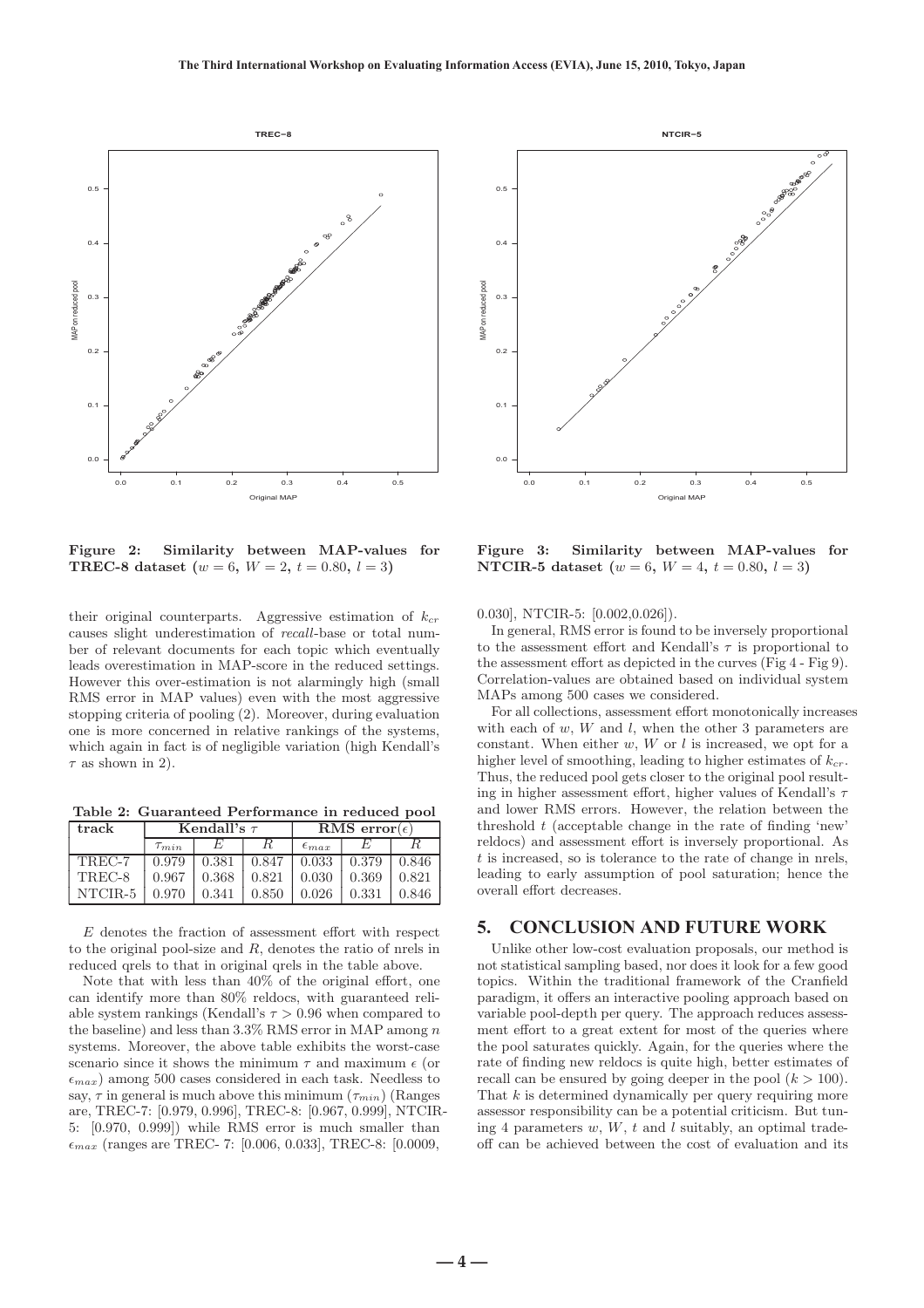

#### **Figure 4: TREC 7 - Relation between Kendall's** τ **and assessment effort**

reliability. Even with the most aggressive stopping criteria (worst-case scenario with small  $w, W, l$  and high t), performance shown is reasonably good. To build a large test collection based on the Cranfield methodology, our simple approach can be cost-effective yet reliable. Our results conform to the findings of the NTCIR CLIA and IR4QA tasks ([7], [6]) that popular documents (documents retrieved by many systems at high ranks) are more likely to be relevant. However, compared to other low-cost evaluation methodologies, specifically that of Aslam et al [1] and Carterette [3] we have not checked how much reusable our method is, i.e. how accurately the collection built based on our proposal can evaluate a 'new system'. The study will certainly be one direction of our future work.

## **6. REFERENCES**

- [1] J. A. Aslam, V. Pavlu, and E. Yilmaz. A statistical method for system evaluation using incomplete judgments. In SIGIR '06: Proceedings of the 29th annual international ACM SIGIR conference on Research and development in information retrieval, pages 541–548, New York, NY, USA, 2006. ACM.
- [2] C. Buckley and E. M. Voorhees. Retrieval evaluation with incomplete information. In Proceedings of the 27th annual international ACM SIGIR conference on Research and development in information retrieval, pages 25–32, New York, NY, USA, 2004. ACM.
- [3] B. Carterette. Robust test collections for retrieval evaluation. In SIGIR '07: Proceedings of the 30th annual international ACM SIGIR conference on Research and development in information retrieval, pages 55–62, New York, NY, USA, 2007. ACM.
- [4] G. V. Cormack, C. R. Palmer, and C. L. A. Clarke.



#### **Figure 5: TREC 7 - Relation between RMS error in MAP and assessment effort**

Efficient construction of large test collections. In SIGIR '98: Proceedings of the 21st annual international ACM SIGIR conference on Research and development in information retrieval, pages 282–289, New York, NY, USA, 1998. ACM.

- [5] J. Guiver, S. Mizzaro, and S. Robertson. A few good topics: Experiments in topic set reduction for retrieval evaluation.  $ACM$  Trans. Inf. Syst.,  $27:21:1-21:26$ , November 2009.
- [6] T. Sakai and N. Kando. Are popular documents more likely to be relevant? a dive into the aclia ir4qa pools. In EVIA '08: Proceedings of the Second International Workshop on Evaluating Information Access, pages 8–9, 2008.
- [7] T. Sakai, N. Kando, C.-J. Lin, T. Mitamura, H. Shima, D. Ji, K.-H. Chen, and E. Nyberg. Overview of the ntcir-7 aclia ir4qa task. In NTCIR '08: Proceedings of the 7th NTCIR Workshop Meeting, pages 77–114, 2008.
- [8] E. Voorhees and D. Harman. Overview of the seventh text retrieval conference. In Seventh Text REtrieval Conference (TREC-7), pages 1–24. National Institute of Standards and Technology, Gaithersburg, Maryland, USA., 1999.
- [9] E. M. Voorhees. The philosophy of information retrieval evaluation. In CLEF '01: Revised Papers, pages 355–370, London, UK, 2002. Springer-Verlag.
- [10] J. Zobel. How reliable are the results of large-scale information retrieval experiments? In Proceedings of the 21st annual international ACM SIGIR conference on Research and development in information retrieval, pages 307–314, New York, NY, USA, 1998. ACM.

**― 5 ―**